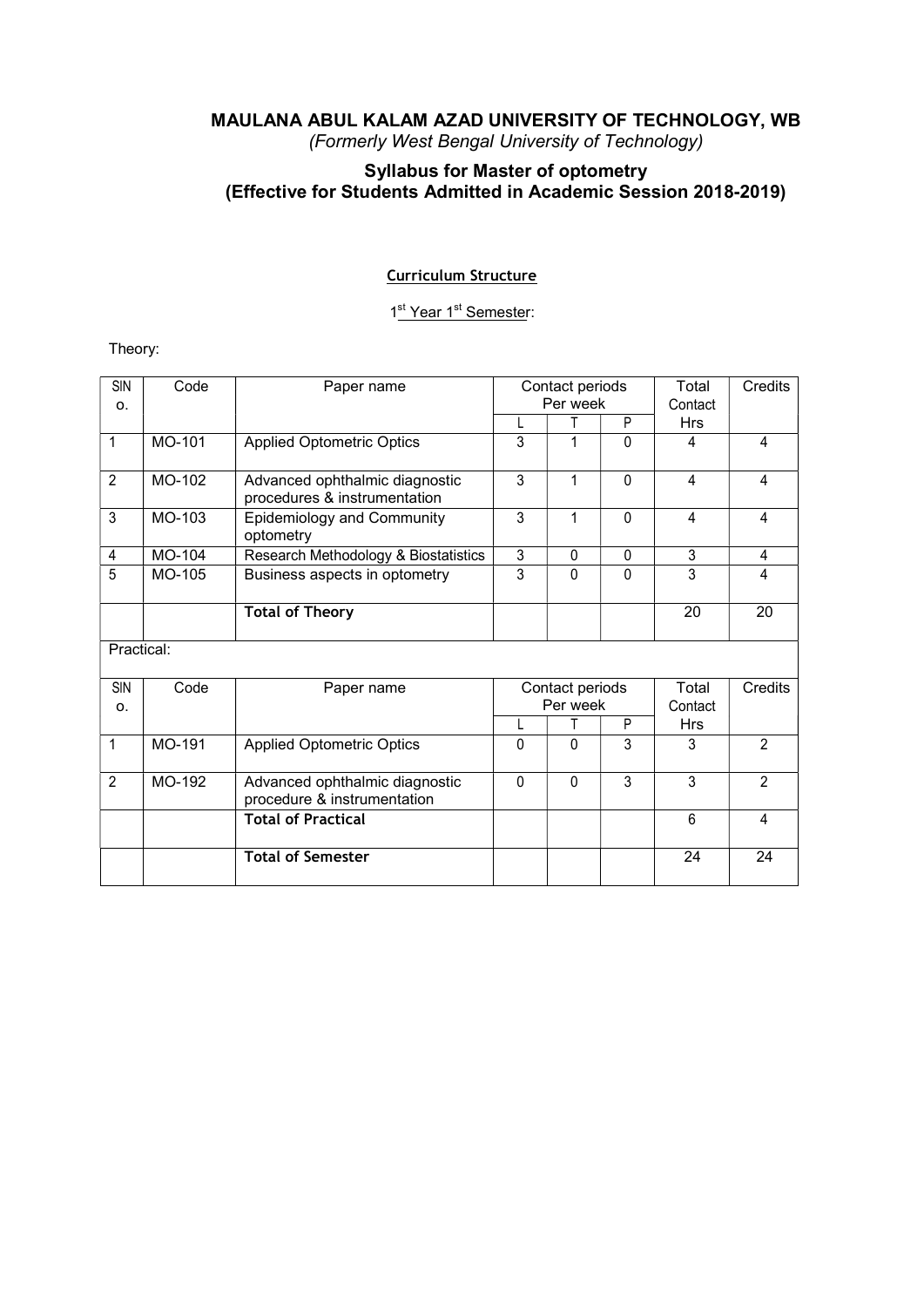# Syllabus for Master of optometry (Effective for Students Admitted in Academic Session 2018-2019)

# 1<sup>st</sup> Year 2<sup>ND</sup> Semester:

# Theory:

| SI<br>No.      | Code                 | Paper name                                            |              | Contact periods<br>Per week |              | Total<br>Contact | Credits        |
|----------------|----------------------|-------------------------------------------------------|--------------|-----------------------------|--------------|------------------|----------------|
|                |                      |                                                       |              | Т                           | P            | <b>Hrs</b>       |                |
| 1              | MO-201               | Applied clinical optometry                            | 3            | $\Omega$                    | $\Omega$     | 3                | 3              |
| $\overline{2}$ | MO-202               | Advanced contact lens practice -I                     | 3            | 1                           | 0            | 4                | 4              |
| 3              | MO-203               | Geriatric optometry & Low vision<br>rehabilitation -I | 3            | 1                           | $\mathbf{0}$ | 4                | 4              |
| 4              | <b>MO-204</b>        | Ocular diseases & Therapeutics                        | 3            | $\mathbf{0}$                | $\mathbf{0}$ | 3                | 3              |
| 5              | MO-205               | Paediatric Optometry and binocular<br>Vision I        | 3            | 1                           | $\mathbf{0}$ | 4                | 4              |
|                |                      | <b>Total of Theory</b>                                |              |                             |              | 18               | 18             |
|                | Practical/Sessional: |                                                       |              |                             |              |                  |                |
| SIN<br>0.      | Code                 | Paper name                                            |              | Contact periods<br>Per week |              | Total<br>Contact | Credits        |
|                |                      |                                                       |              | T.                          | P            | <b>Hrs</b>       |                |
| 1              | MO-291               | Advanced contact lens practice -I                     | $\Omega$     | $\mathbf{0}$                | 3            | 3                | 2              |
| $\overline{2}$ | MO-281               | Geriatric optometry & Low vision<br>rehabilitation- I | $\mathbf{0}$ | 0                           | 3            | 3                | $\overline{2}$ |
| 3              | MO-282               | Pediatric Optometry & Binocular<br>vision I           | $\Omega$     | $\mathbf 0$                 | 3            | 3                | 2              |
|                |                      | <b>Total of Practical</b>                             |              |                             |              | $\boldsymbol{9}$ | $6\phantom{a}$ |
|                |                      | <b>TOTAL OF SEMESTER</b>                              |              |                             | 9            | 27               | 24             |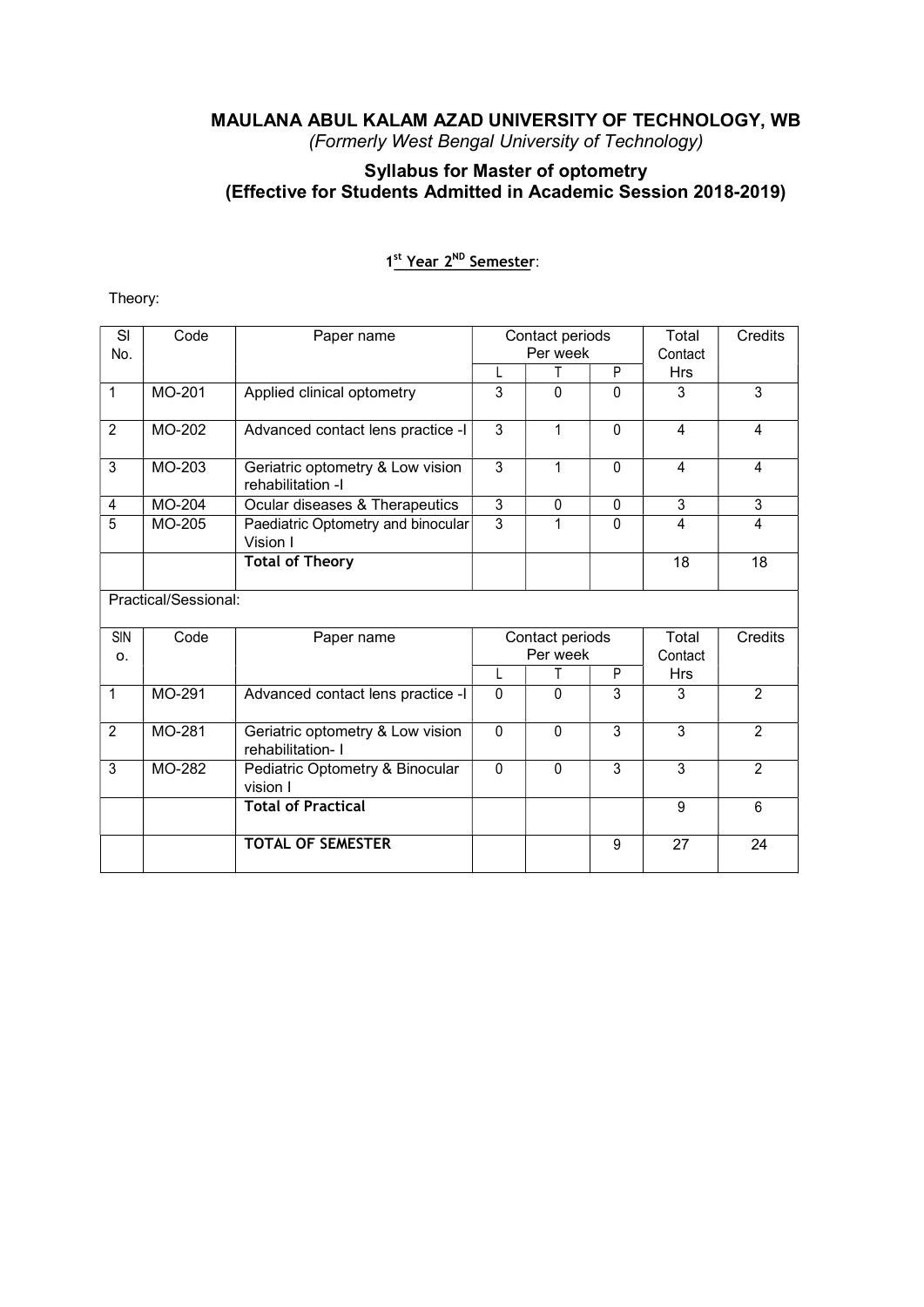# Syllabus for Master of optometry (Effective for Students Admitted in Academic Session 2018-2019)

| SI<br>Code<br>Total<br>Credits<br>Contact periods<br>Paper name<br>Per week<br>No.<br>Contact<br>P<br><b>Hrs</b><br>MO-302<br>3<br>3<br>$\overline{2}$<br>$\Omega$<br>Occupational optometry<br>$\Omega$<br>3<br>Geriatric optometry and low<br>3<br>3<br>MO-303<br>0<br>4<br>4<br>vision rehabilitation II |
|-------------------------------------------------------------------------------------------------------------------------------------------------------------------------------------------------------------------------------------------------------------------------------------------------------------|
|                                                                                                                                                                                                                                                                                                             |
|                                                                                                                                                                                                                                                                                                             |
|                                                                                                                                                                                                                                                                                                             |
|                                                                                                                                                                                                                                                                                                             |
|                                                                                                                                                                                                                                                                                                             |
| 3<br>MO-304<br>0<br>Pediatric optometry & binocular<br>1<br>4<br>4<br>4<br>vision II                                                                                                                                                                                                                        |
| MO-305<br>3<br>5<br>Advance contact lens practice II<br>1<br>$\mathbf{0}$<br>4<br>4                                                                                                                                                                                                                         |
| <b>Total of Theory</b><br>15                                                                                                                                                                                                                                                                                |
| Practical/Sessional:                                                                                                                                                                                                                                                                                        |
| <b>SIN</b><br>Code<br>Total<br>Contact periods<br>Credits<br>Paper name                                                                                                                                                                                                                                     |
| Per week<br>Contact<br>0.                                                                                                                                                                                                                                                                                   |
| P<br><b>Hrs</b>                                                                                                                                                                                                                                                                                             |
| 0<br>3<br>MO-391<br>$\mathbf{0}$<br>3<br>2<br>1<br>Geriatric optometry and low vision<br>rehabilitation II                                                                                                                                                                                                  |
| 3<br>3<br>$\overline{2}$<br>$\overline{2}$<br>MO-392<br>$\Omega$<br>$\mathbf{0}$<br>Pediatric optometry & binocular<br>vision II                                                                                                                                                                            |
| $\overline{3}$<br>3<br>3<br>MO-393<br>$\Omega$<br>$\mathbf{0}$<br>$\overline{2}$<br>Advance contact lens practice II                                                                                                                                                                                        |
| 3<br>3<br>MO-381<br>Recent advances in Optometry<br>0<br>$\mathbf{0}$<br>3<br>4                                                                                                                                                                                                                             |
| <b>Total of Practical</b><br>9<br>9                                                                                                                                                                                                                                                                         |
| <b>TOTAL OF SEMESTER</b><br>27<br>9<br>24                                                                                                                                                                                                                                                                   |

#### 2<sup>nd</sup> Year 1<sup>st</sup> Semester</u>:Theory :

# 2<sup>nd</sup> Year 2<sup>nd</sup> Semester:

Practical/Sessional:

| SI<br>No. | Code   | Paper name                | Contact periods<br>Per week |   |   | Total<br>Contact | Credits |
|-----------|--------|---------------------------|-----------------------------|---|---|------------------|---------|
|           |        |                           |                             |   | D | Hrs              |         |
|           | MO-491 | <b>Speciality Clinics</b> |                             | 0 | 0 | 15               | 10      |
| 2         | MO-481 | <b>Dissertation</b>       |                             | 0 | 0 | 15               | 14      |
|           |        | <b>Total of Practical</b> |                             |   |   | 30               | 24      |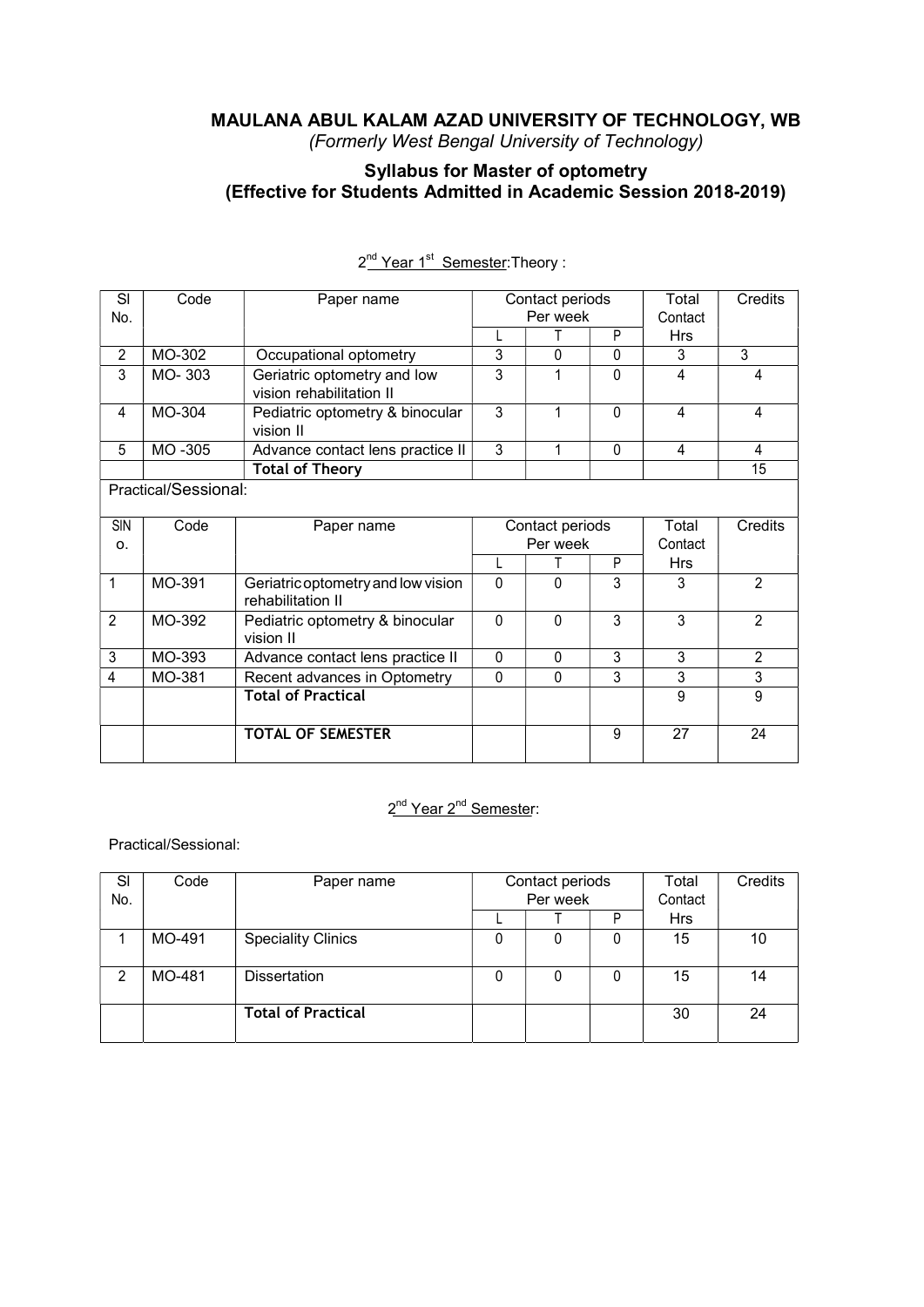# Syllabus for Master of optometry (Effective for Students Admitted in Academic Session 2018-2019)

#### CURRICULUM DETAIL

#### Subject: Applied Optometric Optics (MO-101)

#### Clinical Optics

- 1. The eye as an optical system
- 2. Measurements of the optical constants of the eye.
- 3. Correction of Ametropia.
- 4. Applied visual optics.
- 5. Aberration and ophthalmic lens.
- 6. Clinical aberrometry. Optics of refractive surgery. Wave front-guided refraction and treatments.
- 7. Optical principles of Low vision and contact lens

#### Dispensing Optics

- 1. Measuring Monocular & binocular PDs both distance & near with PD Ruler, Pupillometer, Dot method
- 2. Spectacle lenses (characteristics of lens materials, ISI standards for ophthalmic lens, Lens design)
- 3. Prism (Properties & uses in optometry)

4. Lens surfacing & quality (principles of lens surface generation, glass assessment, faults in lens materials & lens surface, inspection of lens quality)

5. New generation ophthalmic lens materials.

6. Lens for special uses- Fresnel lenses, thinlite lenses, aspheric, hi-index, absorptive & protective & photochromatic lenses, high refractive error lenses.

- 7. Anisometropia and aniseikonia.
- 7. Absorptive lenses and coatings .
- 8. Progressive addition lenses (designs, marking & fitting, trouble shooting)
- 9. Spectacle frames (designs, materials, types, measurements & marking)

10. Dispensing aids (latest instruments, organisation of dispensing counter, cosmetic & functional dispensing, final checking, adjustments & dispensing prescription spectacle, patient education on handling of spectacle lenses, trouble shooting)

11. Ophthalmic Prisms and decentration.

#### Suggested Books:

1. Optics of human eye – Smith Etchision. Butterworth Heinemann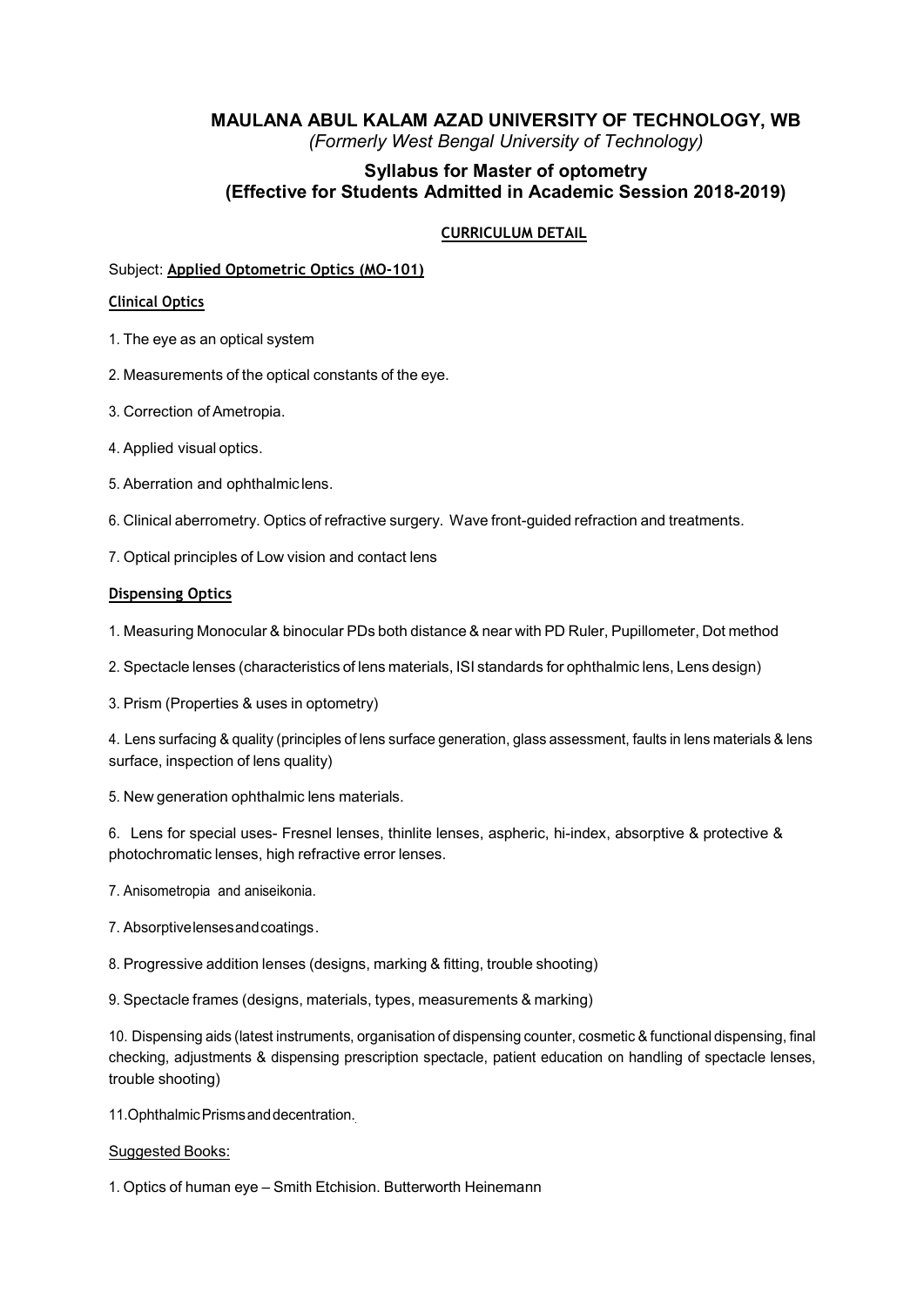# MAULANA ABUL KALAM AZAD UNIVERSITY OF TECHNOLOGY, WB

(Formerly West Bengal University of Technology)

# Syllabus for Master of optometry (Effective for Students Admitted in Academic Session 2018-2019)

- 2. Clinical optics BUDD APPLETON. Butterworth Heinemann
- 3. Spectacle Lenses Theory and practice Coling Fowler, Butterworth Heinemann.
- 2. Ophthalmic Lenses and dispensing M.Jalie, Butterworth Heinemann.

#### Subject Code: MO-102

#### Subject: Advanced Ophthalmic diagnostic procedures & Instrumentation

1. Refraction instruments (designs & features of standard test charts, trial frame & Phoropter unitsmanual & automated)

- 2. Slit lamp Biomicroscope (designs & features, application).
- 3. Tonometers (designs & features, application)

4. Anterior segment diagnostics- Corneal topography (videokeratography, Specular microscopy, Corneal Histerisis, Aberometry & Pentacam, ORB scan)

- 5. Glaucoma diagnostics Gonioscopy, computerized Visual field analysis( Perimetry)
- 6. Electro diagnostics
- 7. Orthoptic instruments used in assessment & management of binocular vision disorders.
- 8. Posterior segment diagnostics (ERG, EOG, VER, FFA, OCT, HRT,GDx, ONH evaluation, fundus photography)
- 9. Lensometer ( designs & features)
- 10. Binocular indirect Ophthalmoscopy
- 11.cataract evaluation
- 12. Colour vision devices
- 13. Ultrasonography
- 14. SPECIAL INSTRUMENTS & TESTS: Brightness acuity test, Vision analyzer,
- Pupilometer, Video acuity test, Potential Acuity Meter, Abberometer

#### Suggested Books:

Optometric Instrumentation: David Hensen

Diagnostics and imaging techniques in Ophthalmology: Amar Agarwal

James Wolffsohn : Eye Essentials Ophthalmic Imaging ,

Mark Brezinski,: Optical Coherence Tomography: Principles and Applications Benjamin F.Boyd : Wavefront analysis aberrometers and corneal topography Arun D.singh :Ophthalmologic Ultrasound, An Issue of Ultrasound Clinics,vol 3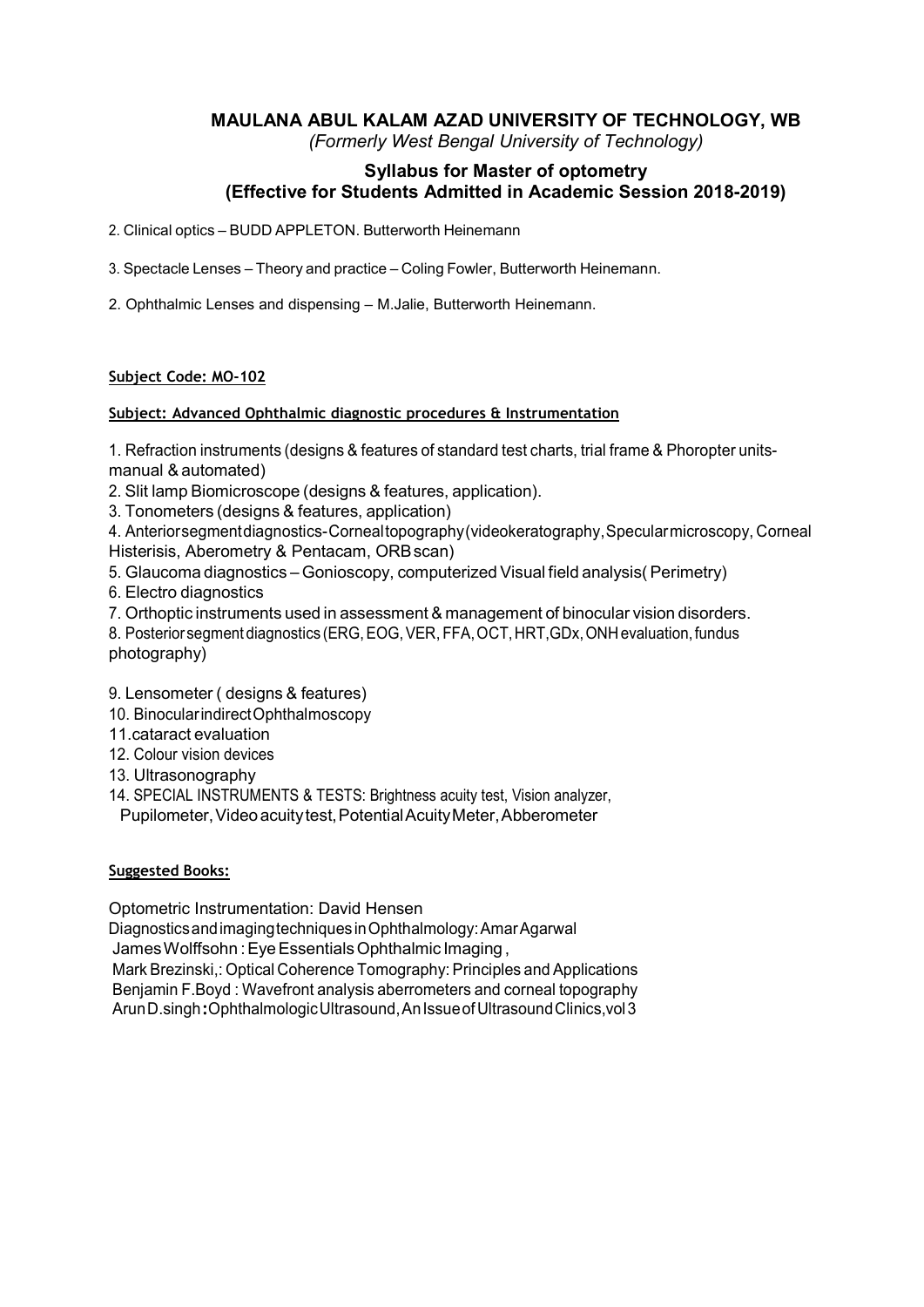# Syllabus for Master of optometry (Effective for Students Admitted in Academic Session 2018-2019)

#### Subject Code: MO-103

#### Subject: Epidemiology & Community Optometry

- Epidemiology of Blinding Eye Diseases, Skills for Field Projects in Eye Care,
- Eye Care Programmes,
- Basic Epidemiology, Methodology, Basics of Epidemiology study methods,Types of study designs, Screening for visual disorders, Childhood blindness, Refractive errors and presbyopia , Age related cataract, Low Vision, Diabetic retinopathy,glaucoma, Age related Macular Degeneration, Vitamin A deficiency.
- Corneal and external diseases- Prevention strategies
- Introduction to Health Economics.
- Childhood Eye Disease and Ocular Infections
- How to Plan and Implement a VISION 2020: The Right to Sight project
- Skills, Resources and Technology for VISION 2020: The Right to Sight, Proposal Development,
- Analysing Survey & Population Data; Health Systems;
- Sociological,Approaches to Health.
- Comparative studies of health care system
- Optometry in a multi disciplinary health care system
- Quality assurance in health care
- Roles & responsibilities of community health optometrist.
- Demography & Epidemiology of occupational eye disease & injuries
- Communicable & Non-communicable Eye diseases, modes of disease transmission.
- Health problems in India (types, cause, management)
- Social issues & optometric involvement, law & ethics
- National Health Programs & role of optometrist.
- Various national health & community eye programmes.
- National health & eye care policies- Vision 2020 The Right to Sight
- Role of optometrist in national health programs for prevention of blindness.

#### Suggested Books:

1. GVS Murthy, S K Gupta, D Bachani: The principles and practice of community Ophthalmology, National programme for control of blindness, New Delhi, 2002

2. Newcomb RD, Jolley JL : Public Health and Community Optometry, Charles C Thomas Publisher, Illinois, 1980 3. K Park: Park's Text Book of Preventive and Social Medicine, 19th edition, Banarsidas Bhanot publishers, Jabalpur, 2007

4. MC Gupta, Mahajan BK, Murthy GVS, 3rd edition. Text Book of Community Medicine, Jaypee Brothers, New Delhi, 2002

5. Epidemiology of eye diseases: Johnson and Gordon

# Subject Code: MO-104

#### Subject : Research methodology & Biostatistics

- Introduction to research design (definition, characteristics, purpose, types, ethics & statement of the problem & research proposal)
- Conducting a literature review ,Sampling methods , Data collection and data collection tools , Data analysis : Quantitative and Qualitatively , Issues in Research .Writing skills for students.
- Introduction and method of collecting and presenting of statistical data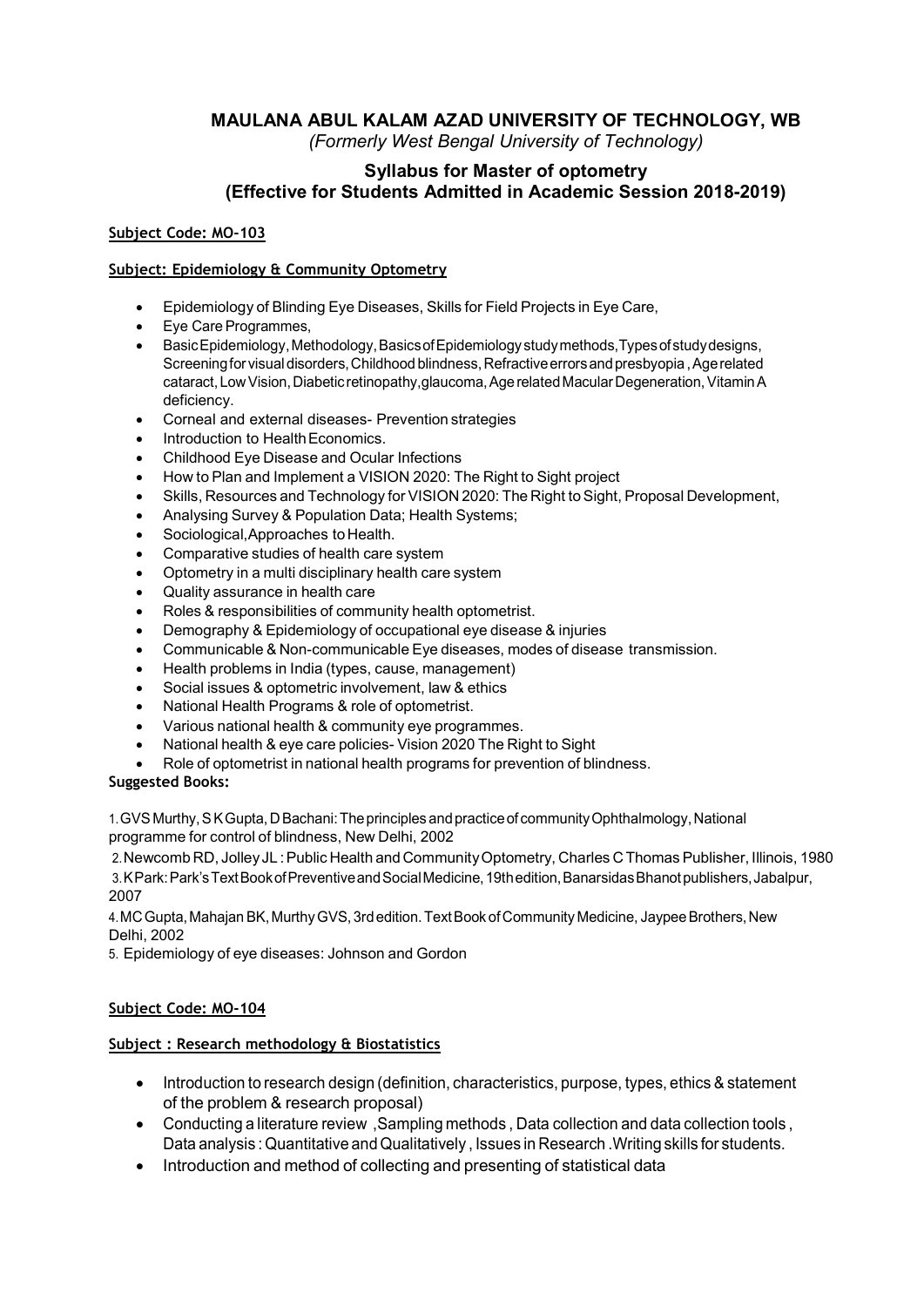# Syllabus for Master of optometry (Effective for Students Admitted in Academic Session 2018-2019)

- Methods of data collection & research proposal (techniques & instruments including questioning,
- observation & measurement, writing a research proposal)
- Implementation of research plan (collection of data, organisation, and summarization, structure of statistical methods, interpretation & presentation of data.)
- Research report (composition & format, critical analysis of each report & publication.
- Introduction to statistics, Calculation and interpretation of various measures like mean, median, standard deviations, Skewness and Kurtosis
- Probability distribution
- Correlation and regression
- Significance tests and confidence intervals
- Parametric tests Test for single proportion, Test for Equality of proportions, Test for single mean,Test for

equality of means

- ANOVA:- One way, Two way
- Non parametric tests Chi-square tests,Fisher's exact test, McNemar test, Mannwhitney U-test, Median test, Sign test, Wilcoxon test

# Suggested Books:

Methods in Biostatistics -B.K Mahajan

Probability and Statistics - Murray

Research Methodology - SM Israni

Research Methodology - Methods & Techniques - C.R. Kothari, 2 Edition (1992), Eastern limited publication.

# .Subject Code: MO-105

# Subject :Business Aspects in Optometry

- 1. Training in business, marketing & management skills
- 2. Understanding financial management
- 3. Understanding & evaluating potential target markets.
- 4. Reviewing & Optimising products/service mix for target markets
- 5. Business set up, product development, retail sales, marketing
- 6. Systems & procedures in human resources.
- 7. Making a business project report & maintaining accounts for an optometric or optical establishment.

# Suggested Books:

- Business Aspects of Optometry –John Classe, Donald Lakin, Butterworth Heinemann
- Business Awareness for Optometry Nizar Hirji, Butterworth Heinemann
- Management of Eye Care Practitioner Irving Bennett, Butterworth Heinemann
- Management for Opticians Thomas Appler, Raymond Dennis, Eric Muth, Butterworth Heinemann . Marketing, Managing and Contact Lenses – Robert Koetting, Butterworth Heinemann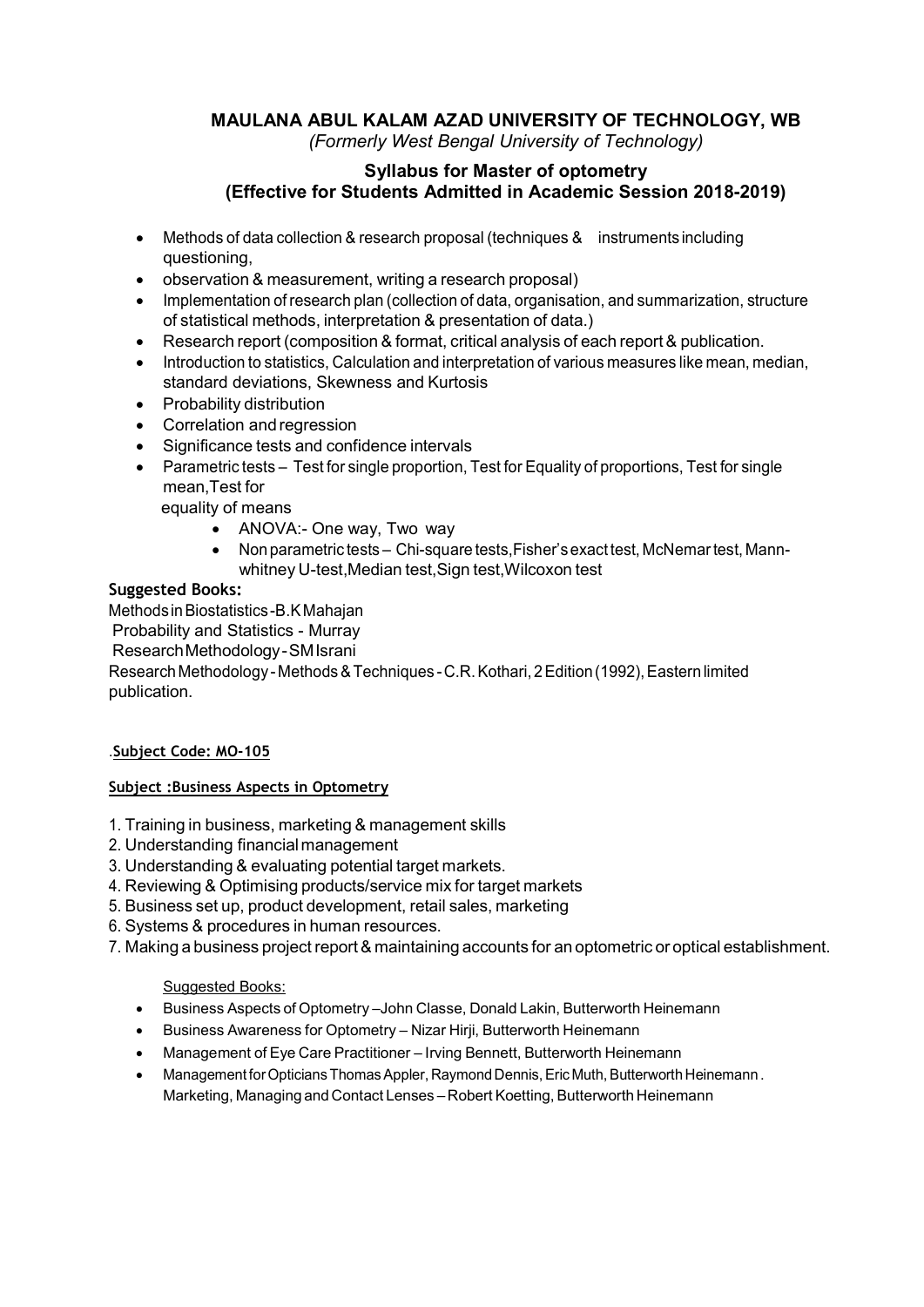# Syllabus for Master of optometry (Effective for Students Admitted in Academic Session 2018-2019)

# Semester-II

## Subject Code: MO-201

#### Subject- Applied Clinical optometry

- Accommodation & Convergence measurements(Amplitude of accommodation, Accommodative facility, NRA-PRA, AC/A ratio, CA/C ratio, vergence facility, NPC, PRC-NRC), Phorometry
- Objective & Subjective refraction techniques.
- Extra ocular motility techniques ( distance & near) Cover test, Alternating cover test, Hirschberg test, Modified Krimsky methods
- Pupil Examination
- External examination of eye
- Tear film tests- Schirmer's, TBUT, tear meniscus level, NIBUT
- Colour Vision & stereopsis
- Confrontation test
- Photostress test
- Slitlamp biomicroscopy
- Direct & Indirect Ophthalmoscopy
- ROPLAS
- Amsler test
- Corneal Sensitivity test
- Saccades and Pursuits

#### Suggested Books:

- 1. Borish's Clinical Refraction- William Benjamin, Butterworth Heinemann
- 2. Clinical procedures in primary eye care- David. Elliott. 4<sup>th</sup> Ed. Elsevier 2013

#### Subject Code: MO-202

#### Subject- Advanced Contact Lens Practice I

- Anatomy and Physiology of the Cornea and related Structures
- Latest trends in contact lens materials & manufacturing methods
- Optics of contact lens & design
- Microbiology, Lens Care and Maintenance
- Tears and contact lenses
- Clinical Instrumentation in contact lens practice
- Rigid Gas Permeable corneal lens fitting
- Soft contact lens fitting
- Toric Contact lens fitting
- Lens care regimen
- Contact lens standards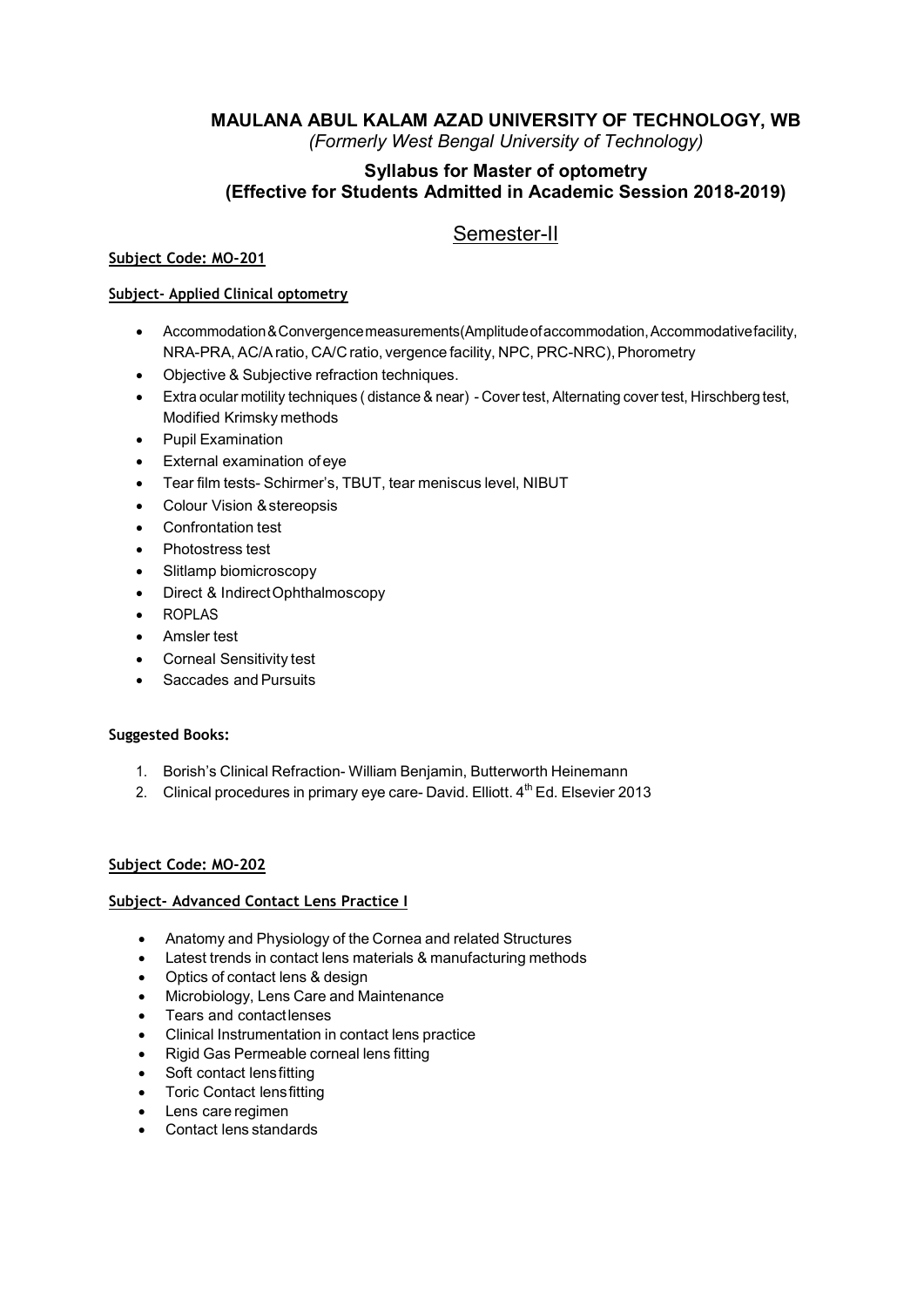# Syllabus for Master of optometry (Effective for Students Admitted in Academic Session 2018-2019)

- Lens verification and modification : Soft and Rigid
- Contact lens complications
- Special types of Contact lenses diagnosis, surgery, protective, therapeutic, sports, partially sighted
- Practice management in contact lens
- Researches in contact lens

#### Suggested Books:

1. IACLE Modules- 1- 10

2. Contact Lens Practice- Nathan Efron. Elsevier Sciences. Third Edition

3.Contact Lenses- Philips Stone

4. Fitting guide for Rigid & soft contact lens: A practical Approach: Slatt & Stein

#### Subject code: M0-203

#### Subject:Geriatric Optometry &Low vision rehabilitation I

Structural changes in eye during old age.

- Vision & Aging
- Physiological changes in eye during old age.
- Optical & refractive changes in eye due to ageing.
- Genetics & low vision
- The Epidemiology of Vision Impairment
- Vision Impairment in the pediatric population
- Ocular Diseases : Age Related Cataract, Glaucoma ARMD Diabetic retinopathy Corneal Disorders,Ocular Trauma, Sensory Neuro-ophthalmology and Vision Impairment, Refractive Disorders
- Visual Disorders The Functional Perspective
- Visual Functioning in Pediatric Populations with Low Vision,Perceptual correlates of Optical Disorders, Functional aspects of Neural Visual Disorders of the eye and Brain, Visual Disorders and Performance of specific Tasks requiring vision,Visual Disorders,Developmental perspectives – Youth, Vision Impairment and Cognition,Spatial orientation and Mobility of people with vision impairments,Social skills Issues in vision impairment,Communication and language: Issues and concerns,Developmental perspectives on Aging and vision loss

Vision and cognitive Functioning in old age,Interactions of Vision Impairment with other Disabilities and sensory Impairment, Children with Multiple Impairment, Dual Vision and Hearing Impairment,Diabetes Mellitus and Vision Impairment,Vision Problems associated with Multiple Sclerosis, Vision Impairment related to Acquired Brain Injury,Vision and Dementia,Low Vision and HIV infection

#### The Environment and Vision Impairment: Towards Universal Design

- Indian Disabilities act, Children's Environments
- Environments of Older people
- Outdoor environments
- Lighting to enhance visual capabilities
- Signage and way finding: Accessible Environments through Technology

#### Suggested Books:

Vision and Aging – A.J.ROSSENBLOOM Jr. & M.W.MORGAN, Butterworth Heinemann 1993.

Low Vision principles & Practice- Christine Dickinson Butterworth-Heinemann, 1998

The art and Practice of Low Vision- Paul .B. Freeman & Randall.T.Jose,Butterworth-Heinemann, 1991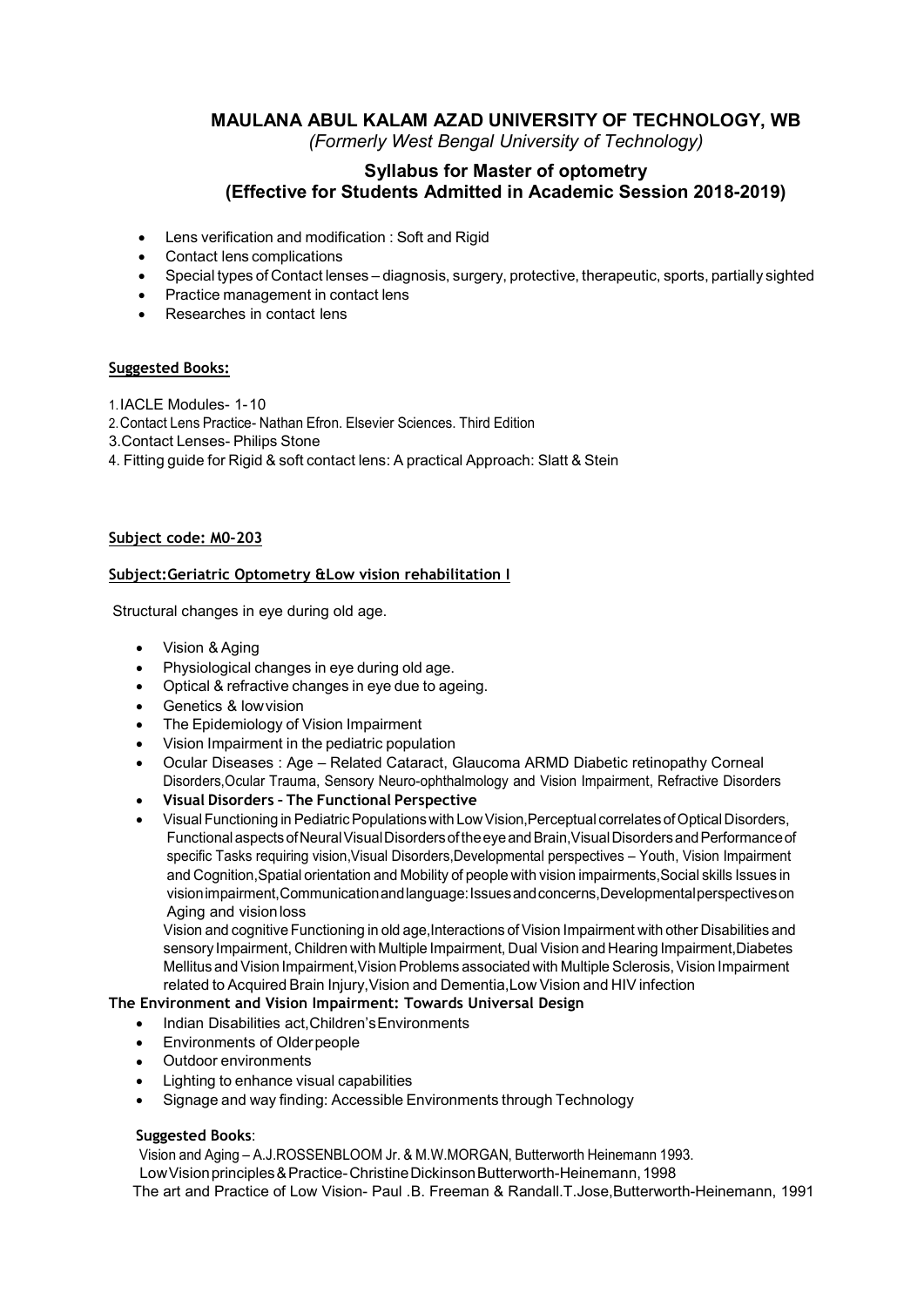# Syllabus for Master of optometry (Effective for Students Admitted in Academic Session 2018-2019)

#### Subject Code: MO-204

#### Subject : Ocular Diseases & Therapeutics

- 1. Basic principle of pharmacokinetics & Pharmacodynamics
- 2. Commonly used ocular drugs, mechanism, indications, contraindications, drug dosage and
	- $\Box$  Diagnosis, management & therapy of anterior ocular surface disease (infection & inflammation of the conjunctiva, cornea, eyelids, ocular adnexa)
	- $\Box$  Inflammatory disease of the uvea, lacrimal system, glaucoma
	- $\Box$  Posterior segment Congenital & acquired retinal disease, diabetic retinopathy, age related maculopathy.
	- □ Ocular injuries, trauma
	- □ Neuro- ophthalmic disorders
	- Co-management of systemic and ocular diseases

General Pharmacology Basic principles of pharmacology. Mechanisms of action and side effects of: antiinflammatory, autonomic, cardiovascular, autocoid, respiratory, CNS, anti-diabetic, chemotherapeutic, immune system, and GI drugs.

Principles and application of ocular pharmacology -Medications used in treatment of ocular disease. Ocular effects of systemic medications. Classification of ophthalmic drugs (parasympathomimetics, parasympatholytics, sympathomimetics, sympatholytics, Antibiotics, anti inflammatory).

- □ Mode of administration
- Management of (Allergic Eye Disease, Lid Margin Disease, Dry eyes, corneal injuries)
- Case Studies
- Medical Management of Glaucoma
- □ Contraindications and adverse effects
- □ Role of Pharmacology in clinical optometry
- $\Box$  Diagnostic drugs in optometry
- $\Box$  Newer trends in ophthalmic drugs

#### Suggested Books:

- □ Ocular Disease: Clinical Ophthalmology: Jack J Kanski
- □ Ophthalmology- Yanoff & Duker. Elsevier Saunders, 2014
- T J Zimmerman, K S Kooner : Text Book of Ocular Pharmacology, Lippincott-Raven, 1997
- $\Box$  K D Tripathi: Essentials of Medical Pharmacology. 5th edition, Jaypee, New Delhi, 2004
- Ashok Garg: Manual of Ocular Therapeutics, Jaypee, New Delhi, 1996
- Advanced ophthalmic diagnostic & Therapeautics 1992 , Susan C.Benes, Jaypee publishers

#### Subject Code: MO-205

#### Subject : Paediatric optometry & Binocular vision I

PAEDIATRIC Eye & Vision Examination -Assessment of paediatric vision refractive status, binocular vision & ocular motility.

Clinical evaluation of efficient visual function, strabismus & amblyopia.

Assessment & management of special needs patients including those with genetic conditions, developmental disabilities & traumatic brain injury.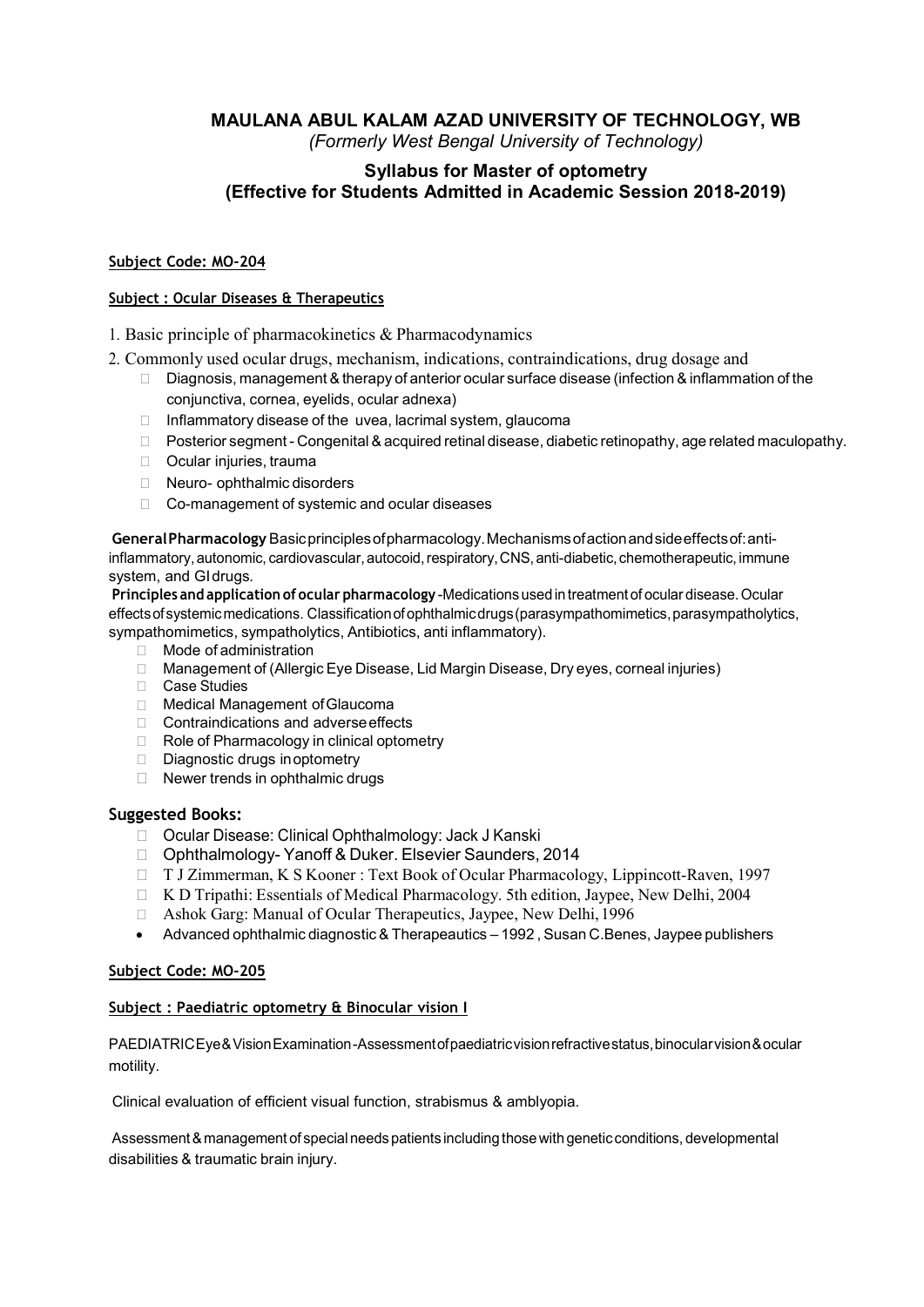# Syllabus for Master of optometry (Effective for Students Admitted in Academic Session 2018-2019)

Diagnosis of paediatric eye movement disorders-

Compensatory treatment & remedial therapy for refractive errors & all types of strabismus.

Amblyopia & its implication on learning process. Clinical practice in Amblyopia Dyslexia & learning disabilities.

Relation between learning & vision.

Treatment & management of learning disabilities in children.

pediatric ocular disease

Dispensing for th <sup>s</sup> Child patient

Pediatric Contact Lens Practice **Contact Server Contact Lens** 

Dyslexia and Optometry Management

Strabismus and Amblyopia

Nonstrabismic Binocular Vision Anomalies, Convergence insufficiency, Convergence excess, Fusional vergence dysfunction. Functional Ocular Motor Dysfunction Disorders of accommodation Esodeviations, Exodeviations, Mechanically restrictive strabismus, Paralytic strabismus, Horizontal gaze disturbances, Vertical gaze disturbances, Ocular myasthenia gravis, Diagnostic techniques.

#### Suggested Books :

1. Clinical management of binocular vision Mitchell Scheimann and Bruce Wick. 4<sup>th</sup> Edition. Lipincott Wiliams & Wilkins. 2014

2. Applied concepts in vision therapy: Leonard Press

- 3. Pediatric optometry: Harvey Gilmartin Butterworth-Heinemann; 1 edition.2004
- 4. Pickwells Binocular Vision Anomalies- Bruce JW Evans, 5<sup>th</sup> Edition
- 5. Binocular Vision & Ocular Motility- Gunter V. K. Noorden- Sixth Edition Mosby Publication.

#### Subject code: M0-381

#### Subject: Recent Advances in Optometry

In this course latest articles published in optometry and vision science journals will be discussed. This will enable the students to keep abreast of latest developments in the field of optometry and vision science. Evidence based optometry

Research protocol – I

Aim and literature review.

Suggested Reading: Literature review of National and International optometryJournals.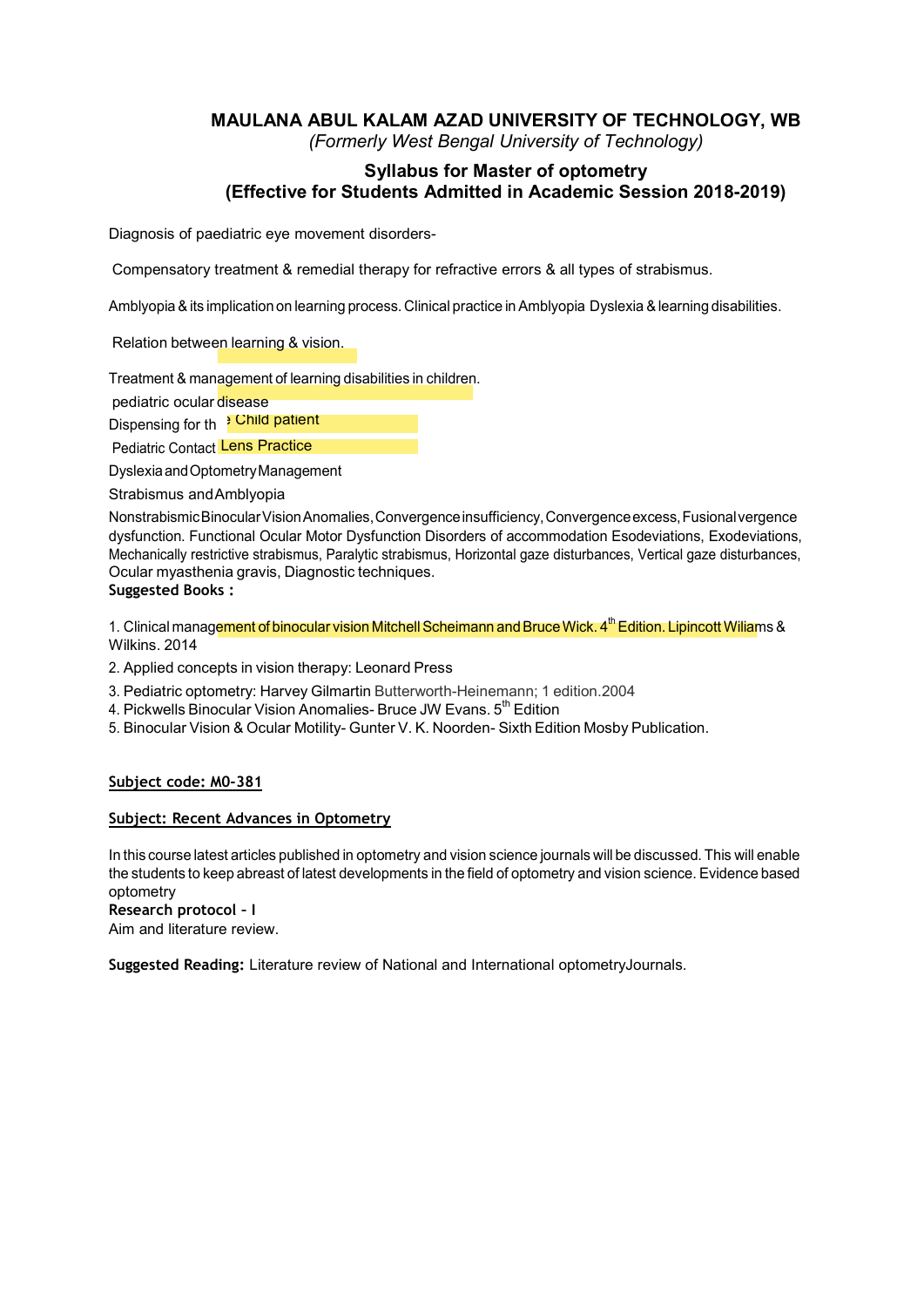# Syllabus for Master of optometry (Effective for Students Admitted in Academic Session 2018-2019)

#### Subject code: M0-302

#### Subject: Occupational Optometry

- 1. Visual performance & vision efficiency
- 2.Visual standards & vision screening
- 3.Ocular injuries (incidence & their prevention, mechanical & non mechanical) and hazards
- 4.Eye protection (regulations & standards). Protective eyewear.
- 5. Lighting and visual performance
- 6. Ergonomics -Visual display units (aesthenopia, radiation, precautions & significance of correction)
- 7. Ultra violet radiation & its hazards in & around eye.
- 8. Sunglasses & sports vision eye wear
- 9. Color vision & color coding

2. Sports Vision- Introduction to Sports Vision Sports and Vision, Visual Task Analysis in Sports, Visual Information Processing In Sports, Visual Performance Evaluation. Sports Vision Screening and Report Strategies Ocular Injuries in Sports: Assessment and Management, Enhancement of Visual skills in Sports, Visual Needs in different kind of sports

- (a) Vision screening of athletes
- (b) Contact lenses & sports
- (c) Eye protection in sports
- (d) Prescribing for sport vision patients
- (e) Vision enhancement for participation in sports

#### Suggested Books:

1.R V North: Work and the eye, Second edition, Butterworth Heinemann, 2001 Sports Vision – D.F.C. Loran, C.J.Mac Eween, Butterworth Heinemann

2. G Carson, S Doshi, W Harvey: Eye Essentials: Environmental & Occupational Optometry, Butterworth-Heinemann, 2008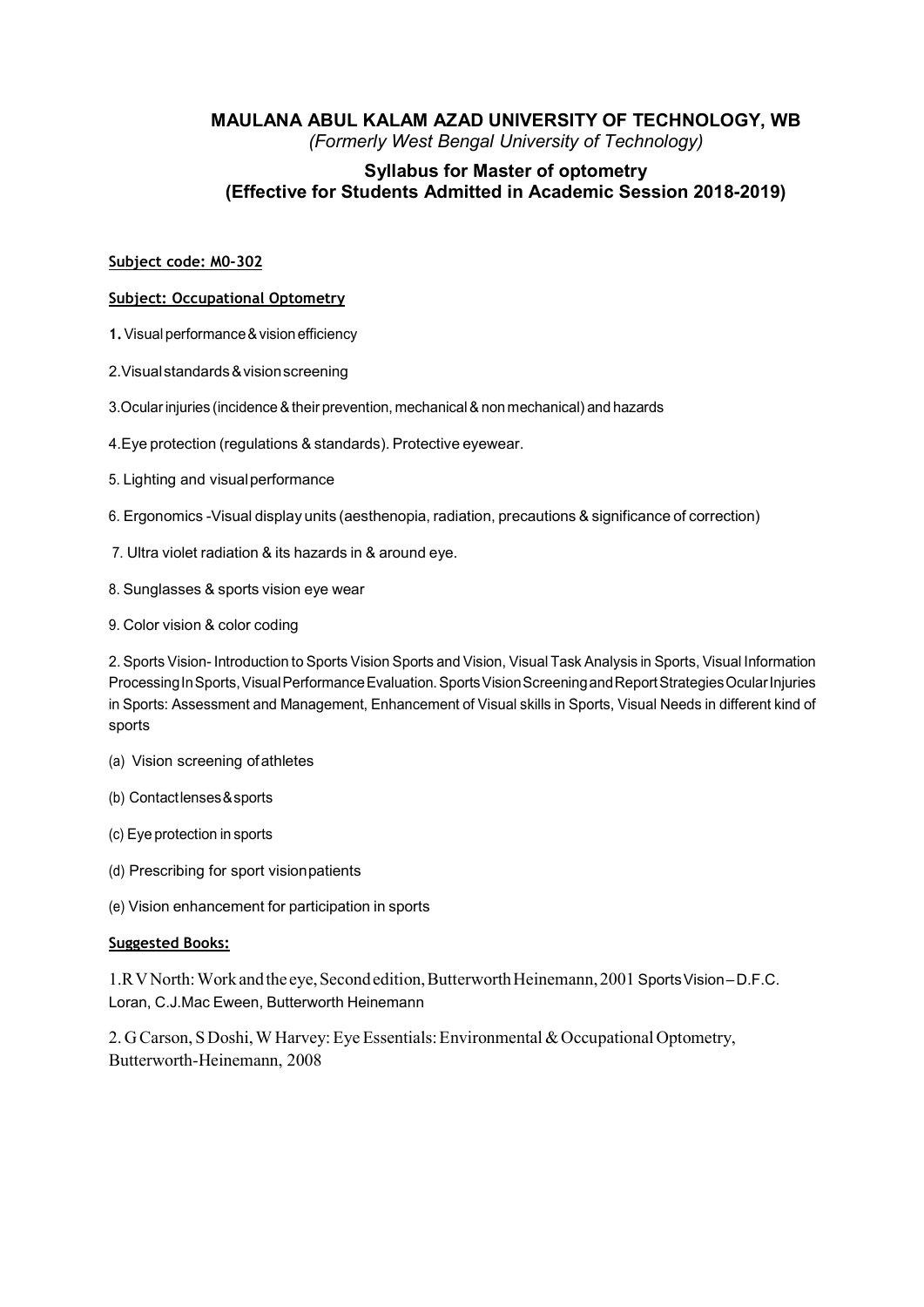# MAULANA ABUL KALAM AZAD UNIVERSITY OF TECHNOLOGY, WB

(Formerly West Bengal University of Technology)

# Syllabus for Master of optometry (Effective for Students Admitted in Academic Session 2018-2019)

#### Subject code: M0-303

#### Subject:Geriatric Optometry &Low vision rehabilitation II

1. Rehabilitation of Children and Youth with vision Impairment

2. Rehabilitation of working –age Adults with Vision Impairment

3. Rehabilitation of older Adults with Vision Impairment

4. Functional consequences of vision Impairment

5. Vision evaluation of Infants

6. Educational assessment of visual function in Infants and Children

7. Functional Evaluation of the Adult

8. Functional orientation and Mobility

9. Functional Assessment of Low Vision for Activities of Daily living

10. Psychosocial assessment of adults with vision impairment

11. Assistive Devices and Technology for Low Vision

12. Assistive Devices and Technology for Blind

13. Vision and Reading - Normal Vs Low Vision

14. Clinical Implications of color vision Deficiencies Vision Rehabilitation:

#### In Western Countries

In Asia

Personnel preparation in Vision Rehabilitation

Psychological and social factors in visual Adaptation and Rehabilitation

The Role of psychosocial Factors in adaptation to vision Impairment and Habilitation outcomes for Children and Youth

The Role of psychosocial Factors in adaptation to vision Impairment and Habilitation outcomes for Adults and Older adults

Social support and adjustment to vision Impairment across the life span

The person – Environment perspective of vision impairment

Associated Depression, Disability and rehabilitation

Methodological strategies and issues in social research on vision Impairment and rehabilitation Management & rehabilitation of elderly persons with limited visual acuity.

Introduction to Orientation and mobility

Low vision assessment and intervention Assessment Diagnostic procedures in low vision cases

Prescribing, demonstrating & teaching the patient to use low visual aids.

Clinical low vision practice

#### Suggested Books :

1. Vision and Aging – A.J.ROSSENBLOOM Jr. & M.W.MORGAN, Butterworth Heinemann 1993. 2. Low Vision principles & Practice- Christine Dickinson Butterworth-Heinemann, 1998

3.The art and Practice of Low Vision- Paul .B. Freeman & Randall.T.Jose Butterworth-Heinemann, 1991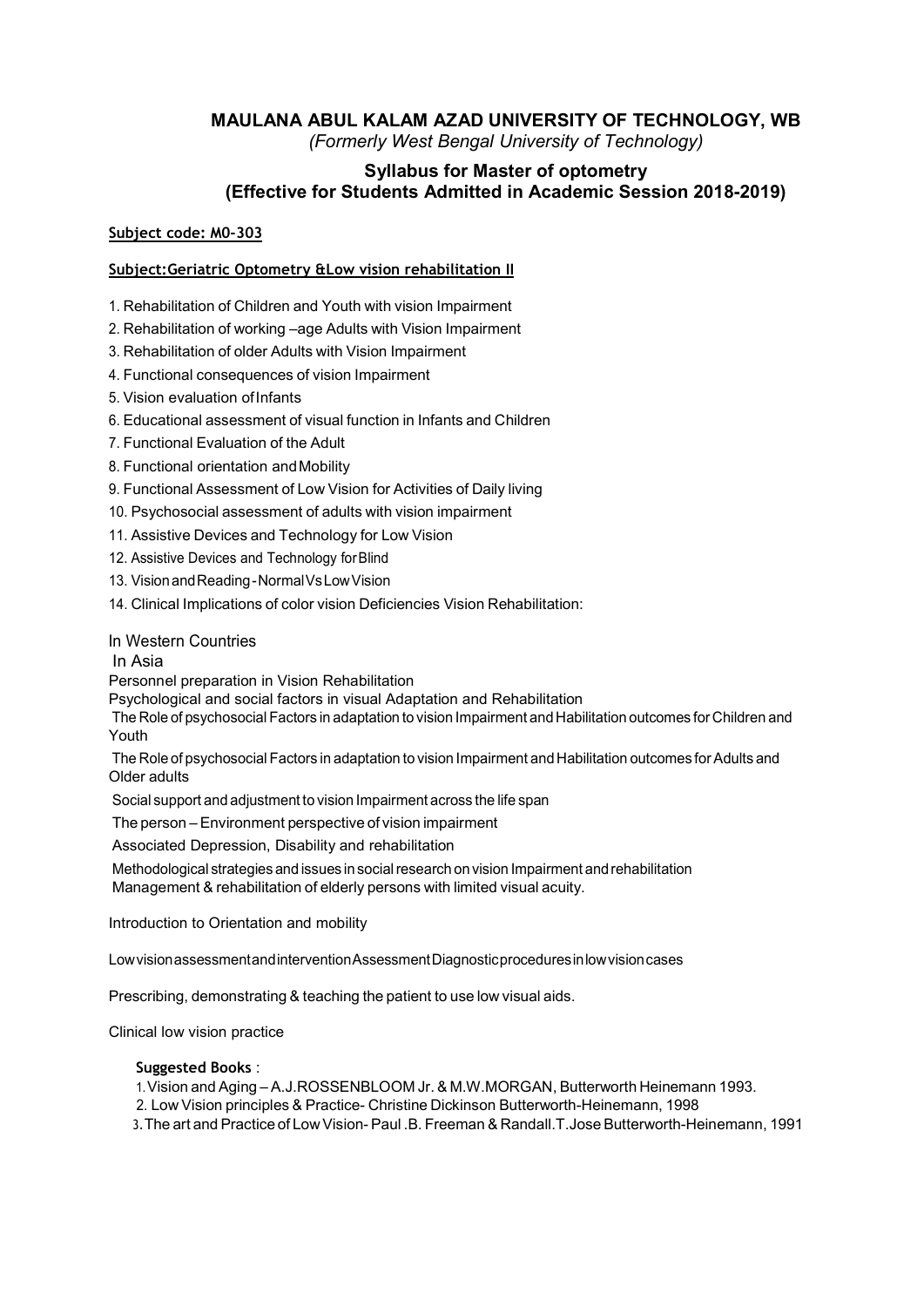# Syllabus for Master of optometry (Effective for Students Admitted in Academic Session 2018-2019)

#### Subject code: M0-304

#### Subject: Pediatric Optometry and Binocular Vision II

- Vision therapy- introduction & general concepts, latest techniques & office & home therapies.
- Training with VT Instruments
- Practice management issues in vision therapy.
- Non strabismic binocular vision anomalies Instrumentation used in vision therapy
- Computer vision syndrome (CVS) Diagnosis and Management
- Perception and perceptual anomalies
- Visual information processing disorders and therapy
- Neuro optometric rehabilitation
- Post trauma vision syndrome and therapy
- Visual midline shift syndrome and therapy
- Learning disorders and therapy
- Special clinical conditions
- Acquired brain injury and therapy
- Developmental disabilities Therapy
- Motor disabilities therapy
- Behavioral disorders and therapy

#### Suggested Books :

1. Clinical management of binocular vision Mitchell Scheimann and Bruce Wick. 4<sup>th</sup> Edition. Lipincott Wiliams & Wilkins. 2014

- 2. Applied concepts in vision therapy: Leonard Press. OEPF
- 3. Pediatric optometry: Harvey Gilmartin Butterworth-Heinemann; 1st edition.2004
- 4. Pickwells Binocular Vision Anomalies- Bruce JW Evans. 5<sup>th</sup> Edition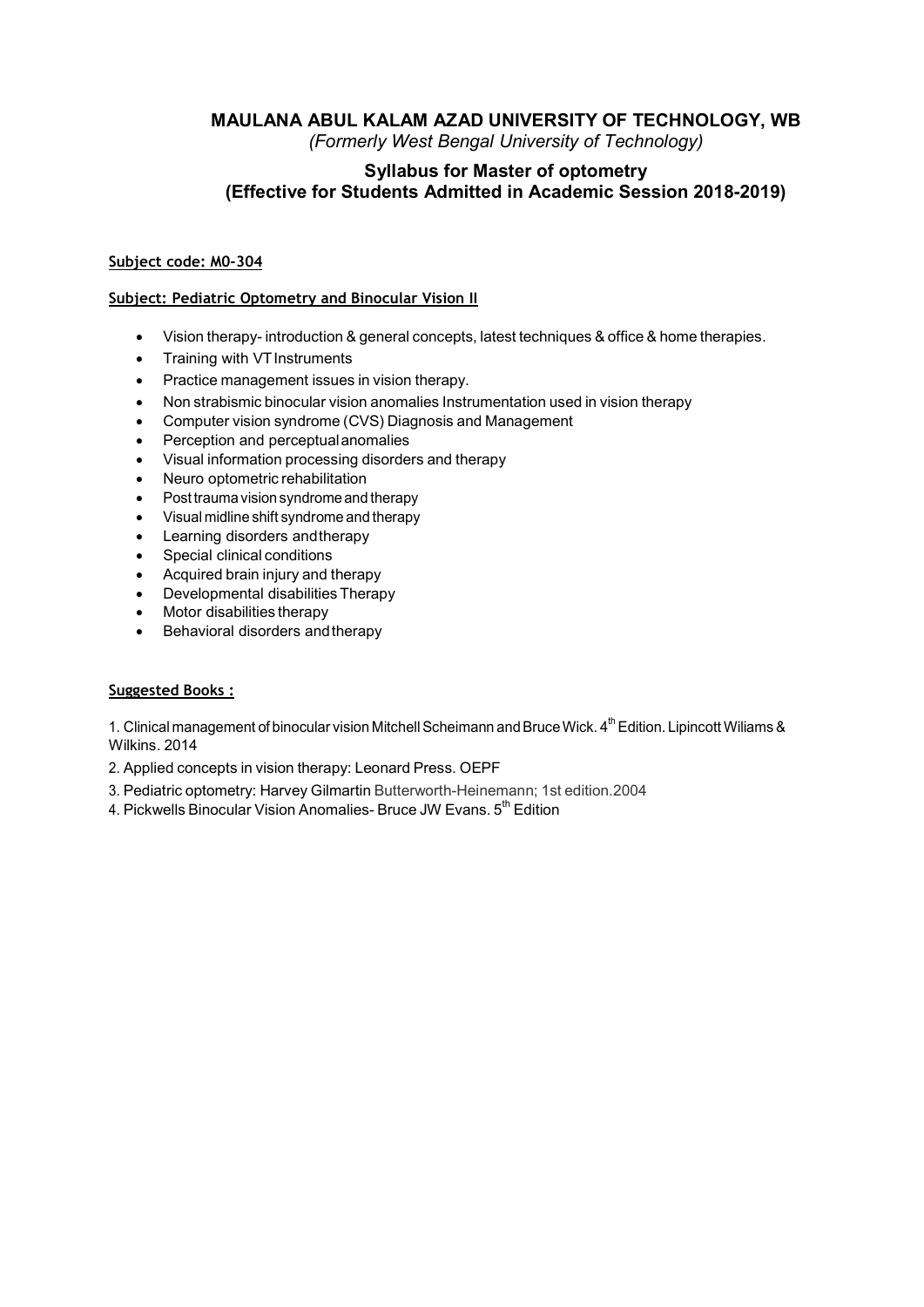# MAULANA ABUL KALAM AZAD UNIVERSITY OF TECHNOLOGY, WB

(Formerly West Bengal University of Technology)

# Syllabus for Master of optometry (Effective for Students Admitted in Academic Session 2018-2019)

#### Subject code: M0-305

#### Subject: Advanced contact lens practice-II

- 1) Extended and Continuous wear Lenses
- 2) Scleral Contact lenses
- 3) Bifocal and Multifocal contact lenses
- 4) Orthokeratology
- 5) Keratoconus
- 6) Post keratoplasty contact lens fitting
- 7) Post refractive surgery contact lens fitting
- 8) Pediatric contact lens fitting
- 9) Cosmetic and prosthetic contact lens fitting
- 10) Contact lens for abnormal ocular conditions
- 11) Contact lens and Myopia control
- 12) Legal issues and contact lenses
- 13) Ocular Prosthesis

#### Suggested Books:

- 1. IACLE Modules- 1- 10
- 2. Contact Lens Practice- Nathan Efron. Elsevier Sciences. Third Edition
- 3.Contact Lenses- Philips Stone
- 4.Fitting guide for Rigid & soft contact lens: A practical Approach: Slatt & Stein

#### M.O PTOM, 2<sup>ND</sup> YEAR

#### Subject code: MO-491

• Speciality Clinics (Lab and Industry faculty guided)

#### Subject code: MO-482

Team of students will be doing a research project under the guidance of a supervisor (who could be optometrists/vision scientists/ ophthalmologist). Student will get the experience of doing a research in systematic approach – identifying the primary question, literature search, identifying the gaps in the literature, identifying the research question, writing up the research proposal, data collection, data analysis, thesis writing and presentation.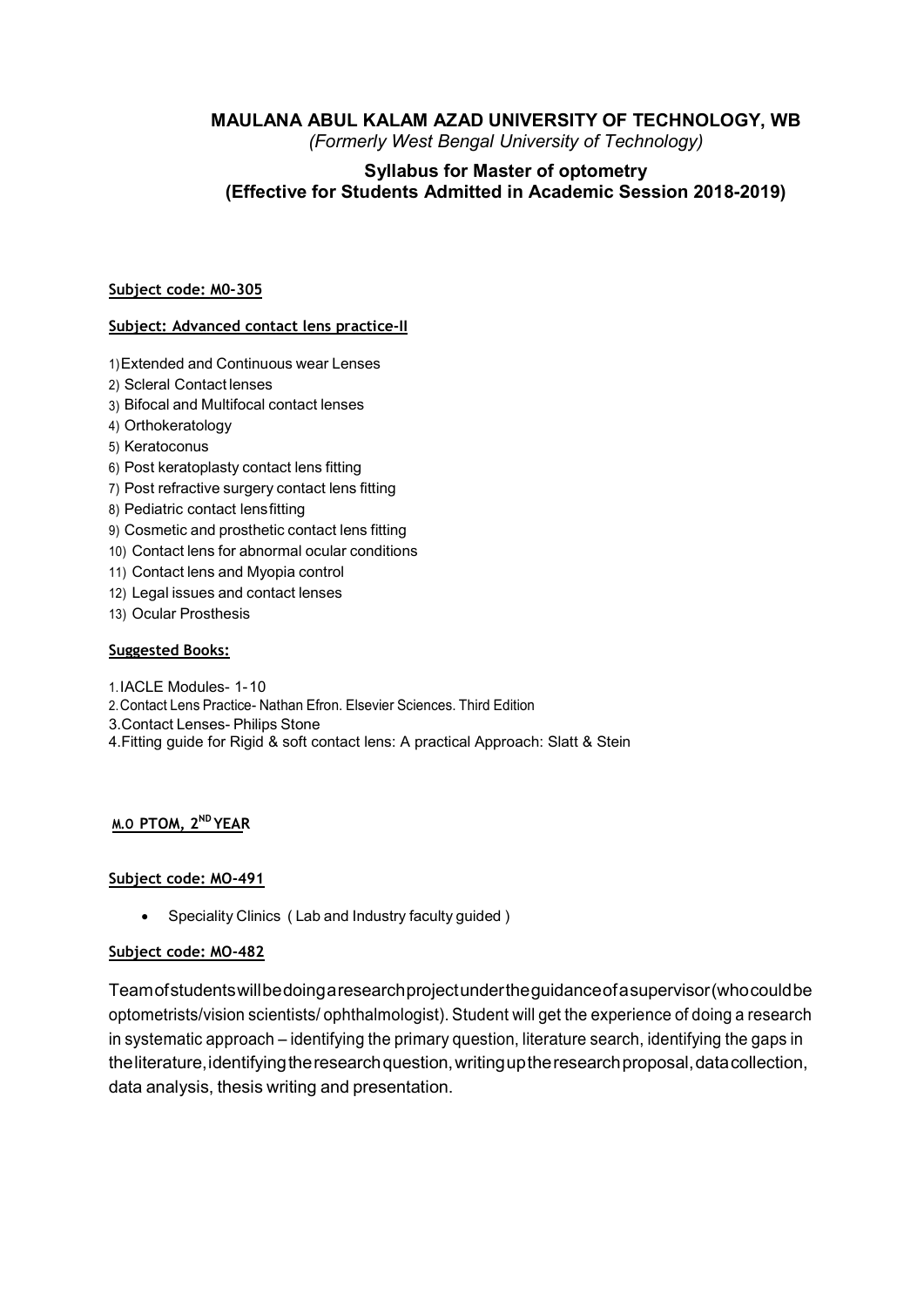# Syllabus for Master of optometry (Effective for Students Admitted in Academic Session 2018-2019)

**Dissertation** 

- 1. Introduction
- 2. Aims/ Objectives for study
- 3. Review of literature, material & methods.
- 4. Results, discussions, conclusions
- 5. Summary, references, tables, annexure

#### ANNEXURE-I

#### List of laboratories/Clinic for M.Optom Programme

#### 1<sup>st</sup> Year 1<sup>st</sup> semester and the set of the set of the set of the set of the set of the set of the set of the set of the set of the set of the set of the set of the set of the set of the set of the set of the set of the s

Lab/clinic Name: Optics

Lab/clinic Name: Ophthalmic Instruments

Lab /clinic Name: Orthoptics

1<sup>st</sup> Year 2<sup>nd</sup> semester

Lab/clinic Name: Clinical Refraction

Lab/clinic name: Contact Lens

Lab/clinic name: Low Vision